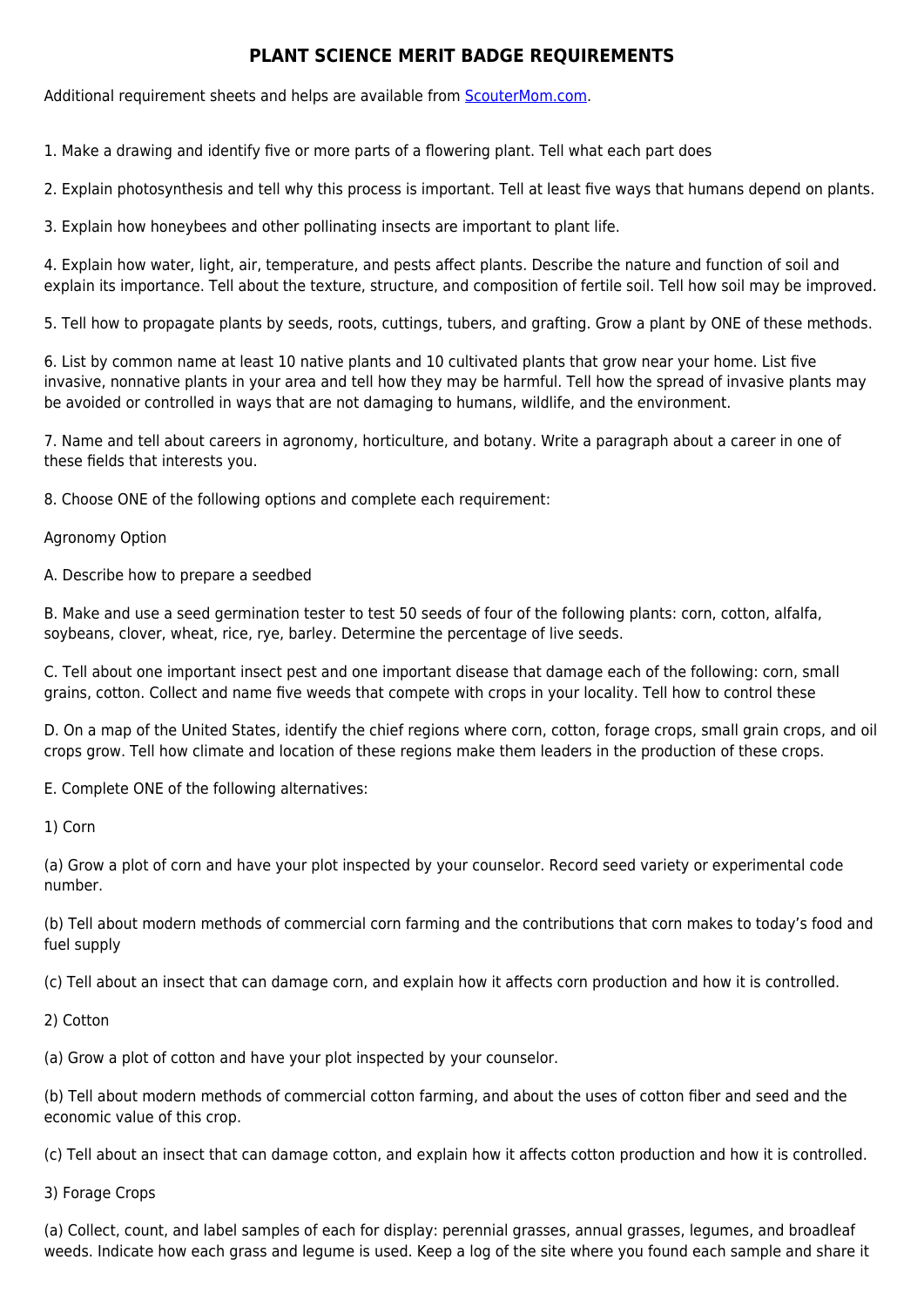with your counselor.

(b) Explain how legumes can be used to enrich the soil and how they may deplete it under certain conditions. Explain how livestock may enrich or deplete the soil.

(c) Name five poisonous plants that are dangerous to livestock, and tell the different ways of using forage crops as feed for livestock.

4) Small Grains

(a) Give production figures for small grain crops listed in the U.S. Statistical Report or Agricultural Statistics Handbook for the latest year available.

(b) Help in harvesting a crop of grain. Tell how to reduce harvesting losses and about modern methods of growing one small grain crop.

(c) Visit a grain elevator, flour mill, cereal plant, feed or seed company. Talk with the operator. Take notes, and describe the processes used and tell your patrol, troop, or class about your visit.

5) Oil Crops

(a) Grow a plot of soybeans and have your plot inspected by your counselor.

(b) Modern methods of growing soybeans on a commercial scale, and discuss the contributions soybeans make to our food supply

(c) Explain why a killing frost just after emergence is critical for soybeans.

## Horticulture Option

A. Visit one of the following places and tell what you learned about horticulture there: public garden, arboretum, retail nursery, wholesale nursery, production greenhouse, or conservatory greenhouse.

B. Explain the following terms: hardiness zone, shade tolerance, pH, moisture requirement, native habitat, texture, cultivar, ultimate size, disease resistance, habit, evergreen, deciduous, annual, perennial. Find out what hardiness zone you live in and list 10 landscape plants you like that are suitable for your climate, giving the common name and scientific name for each.

## C. Do ONE of the following:

1) Explain the difference between vegetative and sexual propagation methods, and tell some horticultural advantages of each. Grow a plant from a stem or root cutting or graft.

2) Transplant 12 seedlings or rooted cuttings to larger containers and grow them for at least one month.

3) Demonstrate good pruning techniques and tell why pruning is important.

4) After obtaining permission, plant a tree or shrub properly in an appropriate site.

D. Do EACH of the following:

1) Explain the importance of good landscape design and selection of plants that are suitable for particular sites and conditions

2) Tell why it is important to know how big a plant will grow.

3) Tell why slower-growing landscape plants are sometimes a better choice than faster-growing varieties.

E. Choose ONE of the following alternatives and complete EACH of the requirements:

1) Bedding Plants

(a) Grow bedding plants appropriate for your area in pots or flats from seed or cuttings in a manufactured soil mix.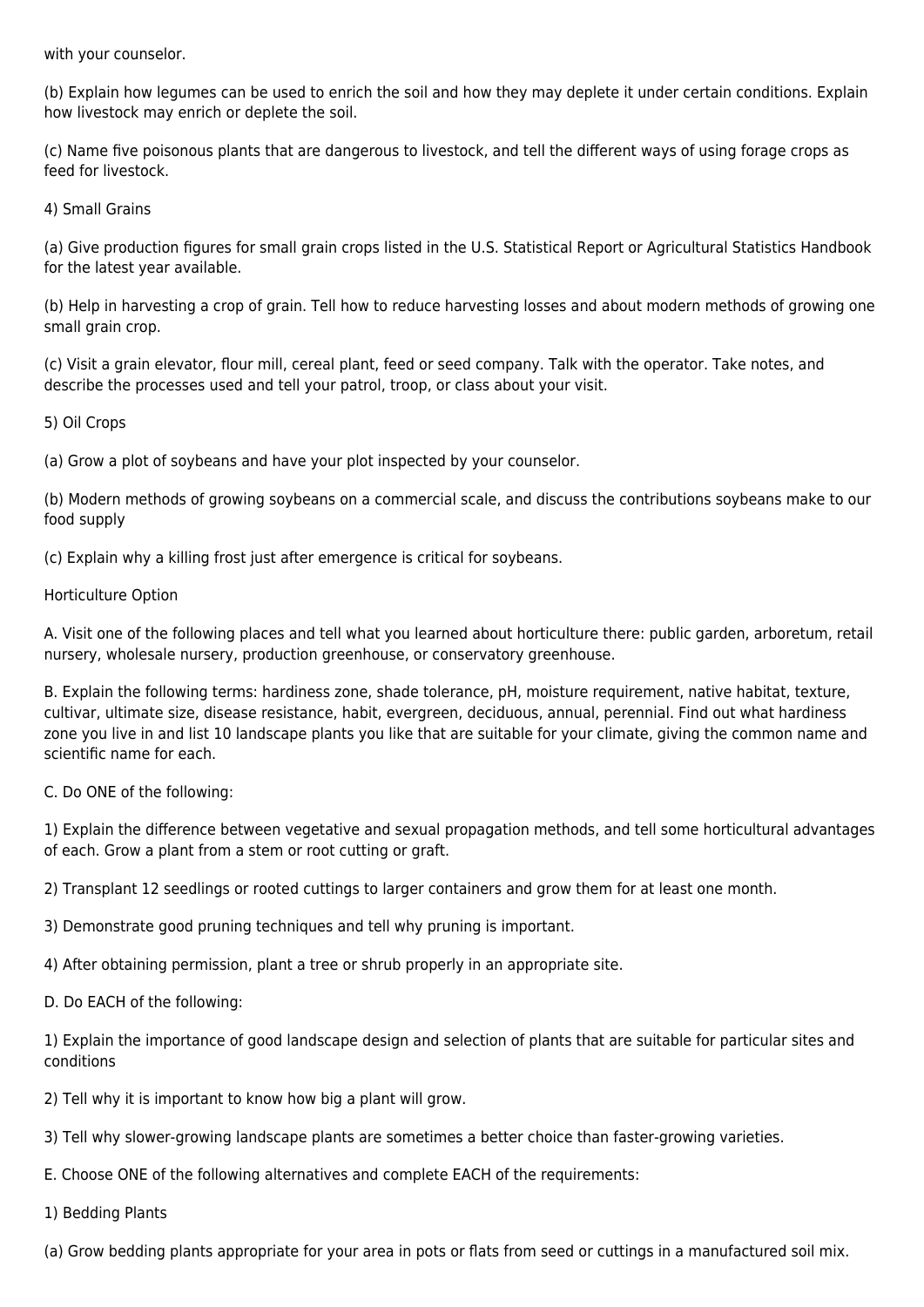Explain why you chose the mix and tell what is in it

(b) Transplant plants to a bed in the landscape and maintain the bed until the end of the growing season. Record your activities, observations, materials used, and costs.

(c) Demonstrate mulching, fertilizing, watering, weeding, and deadheading, and tell how each practice helps your plants.

(d) Tell some differences between gardening with annuals and perennials.

2) Fruit, Berry, and Nut Crops

(a) Plant five fruit or nut trees, grapevines, or berry plants that are suited to your area. Take full care of fruit or nut trees, grapevines, or berry plants through one season.

- (b) Prune a tree, vine, or shrub properly. Explain why pruning is necessary
- (c) Demonstrate one type of graft and tell why this method is useful.
- (d) Describe how one fruit, nut, or berry crop is processed for use.
- 3) Woody Ornamentals

(a) Plant five or more trees or shrubs in a landscape setting. Take full care of the trees or shrubs you have planted for one growing season

(b) Prune a tree or shrub properly. Explain why pruning is necessary

(c) List 10 trees (in addition to those listed in general requirement 5 above) and tell your counselor how each is used in the landscape. Give the common and scientific names.

(d) Describe the size, texture, color, flowers, leaves, fruit, hardiness, cultural requirements, and any special characteristics that make each type of tree or shrub attractive or interesting.

(e) Tell five ways trees help improve the quality of our environment.

4) Home Gardening

(a) Design and plant a garden or landscape that is at least 10 by 10 feet.

(b) Plant 10 or more different types of plants in your garden. Tell why you selected particular varieties of vegetables and flowers. Take care of the plants in your garden for one season.

(c) Demonstrate soil preparation, staking, watering, weeding, mulching, composting, fertilizing, pest management, and pruning. Tell why each technique is used.

(d) Tell four types of things you could provide to make your home landscape or park a better place for birds and wildlife. List the common and scientific names of 10 kinds of native plants that are beneficial to birds and wildlife in your area.

## Field Botany Option

A. Visit a park, forest, or other natural area near your home. While you are there:

1) Determine which species of plants are the largest and which are the most abundant. Note whether they cast shade on other plants.

2) Record environmental factors that may influence the presence of plants on your site, including latitude, climate, air and soil temperature, soil type and pH, geology, hydrology, and topography.

3) Record any differences in the types of plants you see at the edge of a forest, near water, in burned areas, or near a road or railroad.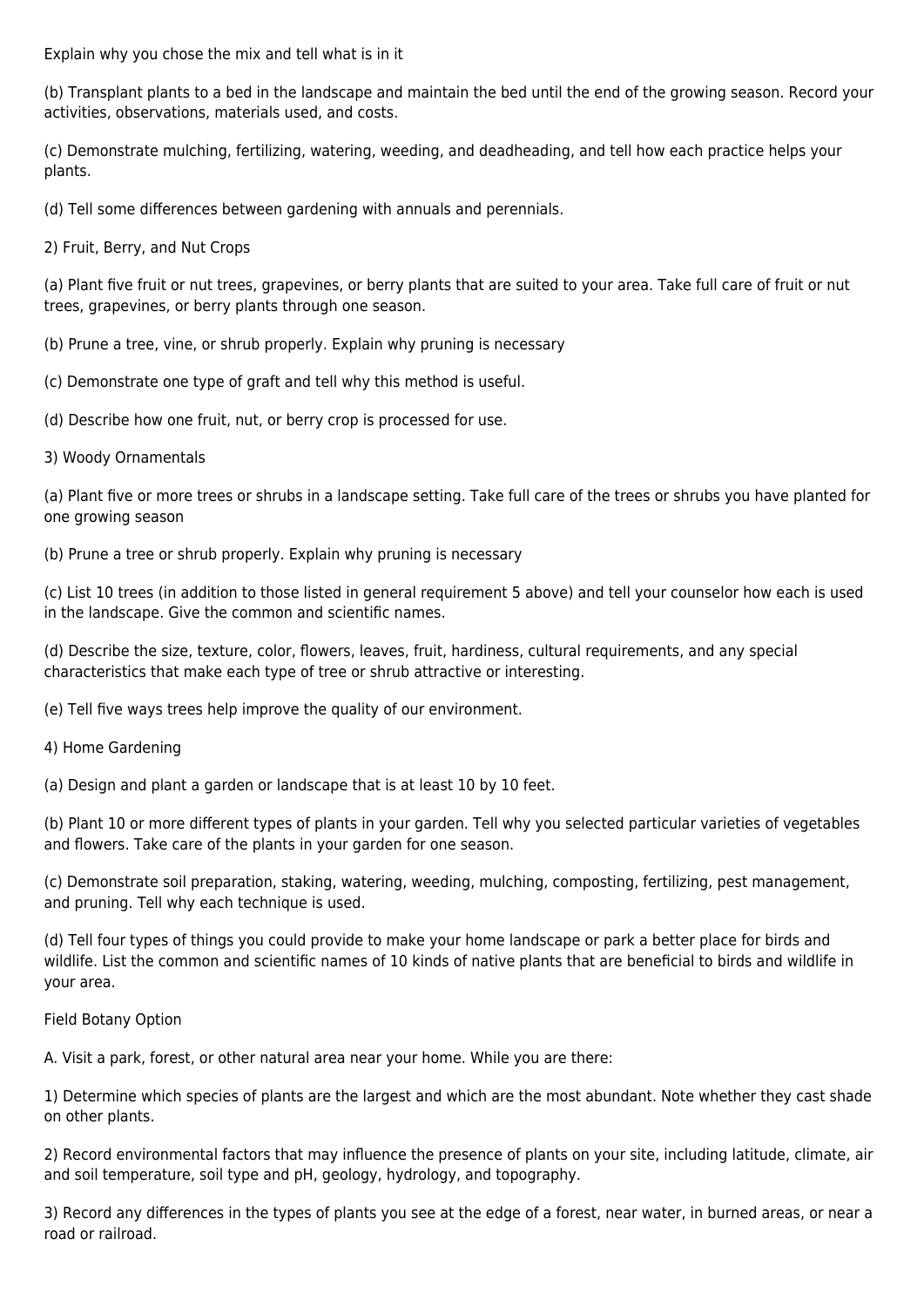B. Select a study site that is at least 100 by 100 feet. Make a list of the plants in the study site by groups of plants: canopy trees, small trees, shrubs, herbaceous wildflowers and grasses, vines, ferns, mosses, algae, fungi, lichens. Find out which of these are native plants and which are exotic (or nonnative).

C. Tell how an identification key works and use a simple key to identify 10 kinds of plants (in addition to those in general requirement 5 above). Tell the difference between common and scientific names and tell why scientific names are important.

D. After gaining permission, collect, identify, press, mount, and label 10 different plants that are common in your area. Tell why voucher specimens are important for documentation of a field botanist's discoveries

E. Obtain a list of rare plants of your state. Tell what is being done to protect rare plants and natural areas in your state. Write a paragraph about one of the rare plants in your state.

F. Choose ONE of the following alternatives and complete EACH of its requirements:

1) Tree Inventory

(a) Identify the trees of your neighborhood or a park or section of your town.

(b) Collect, press, and label leaves, flowers, or fruits to document your inventory.

(c) List the types of trees by scientific name and give common names. Note the number and size (diameter at 4 feet above ground) of trees observed and determine the largest of each species in your study area.

(d) Lead a walk to teach others about trees and their value, OR write and distribute materials that will help others learn about trees.

2) Transect Study

(a) Visit two sites, at least one of which is different from the one you visited for Field Botany requirement 1.

(b) Use the transect method to study the two different kinds of plant communities. The transects should be at least 500 feet long.

(c) At each site, record observations about the soil and other influencing factors AND do the following. Then make a graph or chart to show the results of your studies.

(1) Identify each tree within 10 feet of the transect line.

(2) Measure the diameter of each tree at 4 feet above the ground, and map and list each tree.

3) Nested Plot

(a) Visit two sites, at least one of which is different from the one you visited for Field Botany requirement 1.

(b) Mark off nested plots and inventory two different kinds of plant communities.

(c) At each site, record observations about the soil and other influencing factors AND do the following. Then make a graph or chart to show the results of your studies.

(1) Identify, measure, and map each tree in a 100-by-100-foot plot. (Measure the diameter of each tree at 4 feet above the ground.)

(2) Identify and map all trees and shrubs in a 10-by-10-foot plot within each of the larger areas.

(3) Identify and map all plants (wildflowers, ferns, grasses, mosses, etc.) of a 4-by-4-foot plot within the 10-by-10-foot plot.

4) Herbarium Visit

(a) Write ahead and arrange to visit an herbarium at a university, park, or botanical garden; OR, visit an herbarium